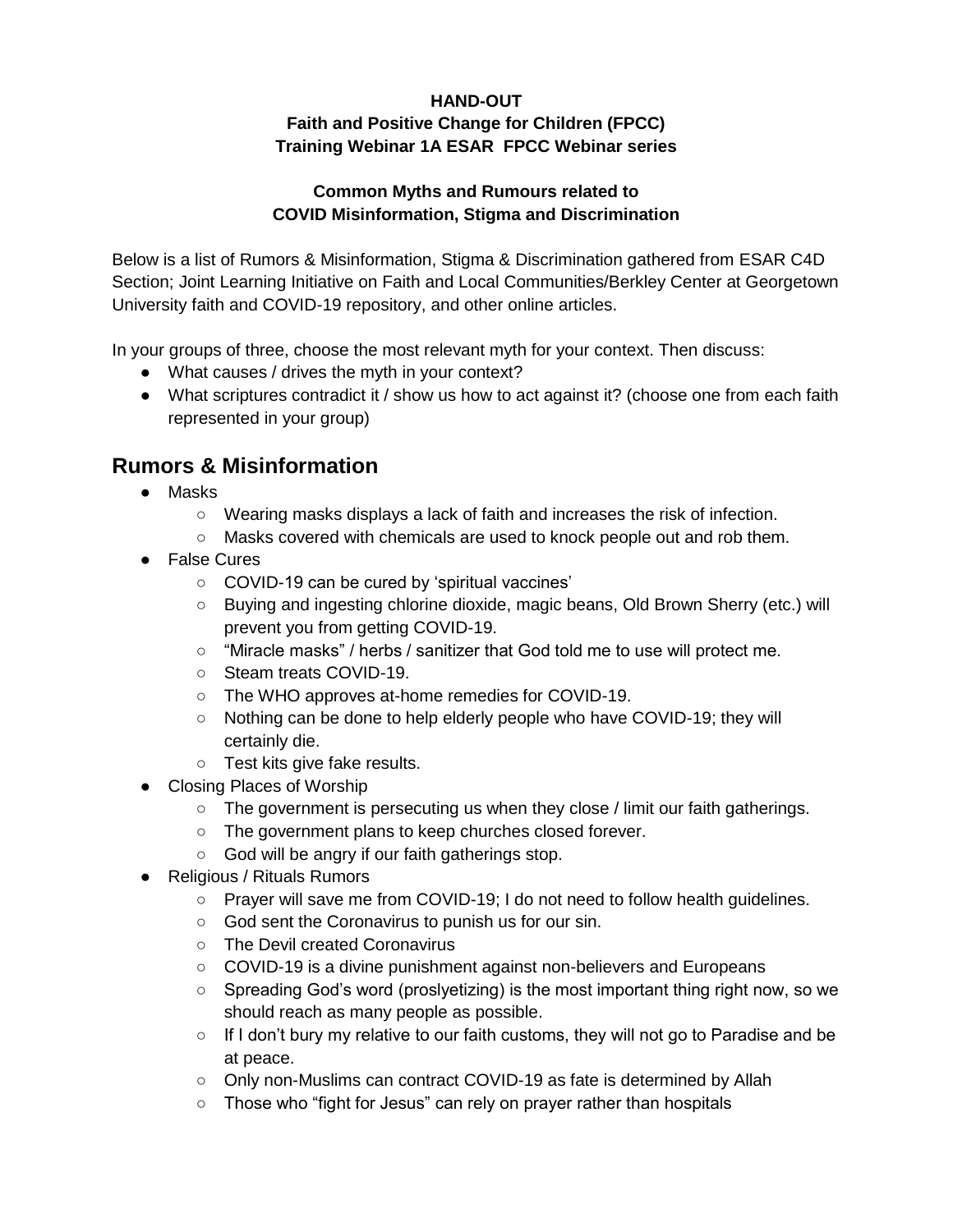- Government Conspiracies
	- Lockdown served no purpose.
	- Governments are using the virus as a pretense for increased surveillance
	- "The ANC govt knows something that we don't know. #COVID19inSA" [in reference to an TV screenshot captioned as "more than a million gravesites prepared in Guateng"]
	- COVID-19 is hitting harder in the most corrupt countries (Nigeria, Mali, Sudan, Kenya, Guinea-Bissau).
	- Some countries have launched COVID remedies (Lesotho).
	- Burundi's President Nkurunziza died from COVID-19
	- South Africa's president used COVID-19 as an excuse to create an 11-hour school day.
	- Fake advertisements for jobs and resources (phones) for helping with COVID-19.
- **Global Rumors** 
	- Africans are being exploited as "guinea pigs" in vaccine trials.
	- The West is 'cowardly and panicking' for taking COVID-19 seriously
	- COVID-19 is a "white man's disease."
	- COVID-19 is a bioweapon developed by China to destroy the West
	- Jews have created the virus to collapse the economy for financial gain.
- "Doomsday" Rumors
	- COVID-19 is a manufactured bio-weapon created by Bill Gates, the government, and big companies. The vaccination will insert a microchip into our bodies to increase government surveillance.
	- The vaccine will do nothing; it is a complete scam for pharmaceutical companies to make money.
	- The word *coronavirus* derived from the Latin word for "crown" is "not coincidental but is linked to the coronation and enthronement of the Antichrist."
	- $\circ$  The COVID-19 vaccine is a satanic plan to microchip people or introduce other foreign devices into the human body through 5G technology

# **Stigma & Discrimination**

- Xenophobia
	- Refugees are stigmatized and turned away at country borders, and online hate speech against internal "foreigners" has increased
	- COVID-19 is referred to as the "Chinese Virus" by some Western leaders
	- China and immigrants are to blame for transmitting the virus
- Religious Discrimination
	- Jews and Zionists are to blame for transmitting the virus
	- Orthodox Jewish neighborhoods have been labeled "coronavirus villages"
	- Jews and Muslims are responsible for creating and spreading the Coronavirus
	- Muslims have been targeted for extended quarantines and have been stopped from selling in markets
	- Official governmental messaging regarding large gatherings has targeted Muslim gatherings and not other faiths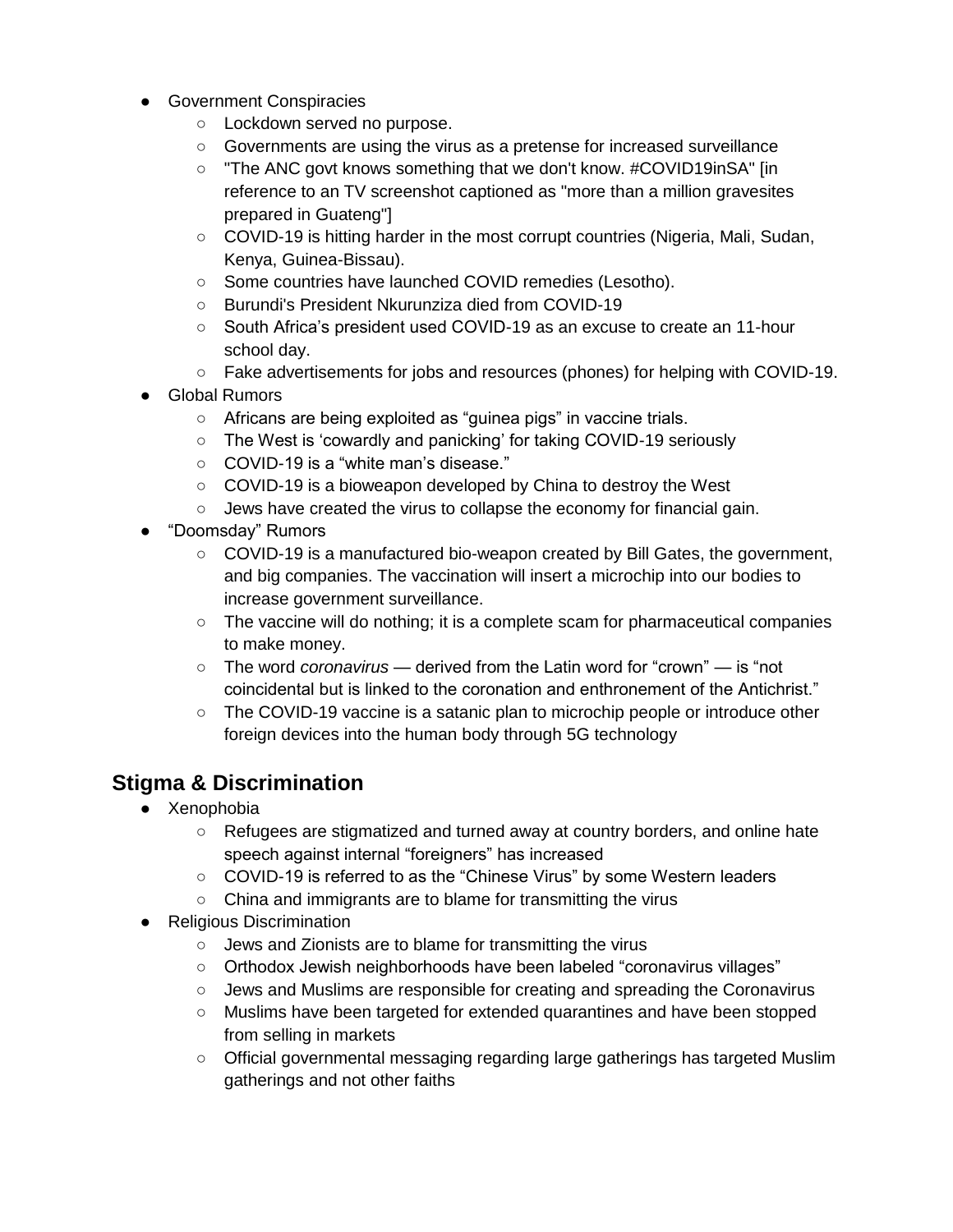- Certain religious minorities are denied healthcare and are not invited to COVID-19 response planning meetings
- ○
- Racism
	- Minority groups (choose the most relevant) should be attacked on social media platforms for spreading the virus.
	- African-Americans are disproportionately contracting and dying from COVID-19 due to deep racial biases in the American health care system
- **Health Stigma** 
	- $\circ$  We should avoid doctors, nurses and health clinics because they will give us the virus.
	- People who do "dirty work" like sanitation should be avoided.
	- People who already carry diseases (HIV/AIDS, leprosy, etc.) are more likely to have COVID and should be ostracized.
	- Stigma is causing people to shun and avoid health personnel who treat COVID-19 patients
	- Social stigma is causing resistance to burying people who died from COVID-19 in cemeteries and admitting COVID-19 suspected patients to hospitals
- Sexism
	- If a girl becomes pregnant during lockdown, she must be at fault, too.
	- Beating a woman is an appropriate response if she acquires COVID.
	- Dawn-to-dusk curfews have caused gender-based domestic violence to rise and has decreased access to domestic violence services
	- COVID-19 is punishing women for "dishonorable" activities such as not following their husbands, not treating men as men, and not obeying religion
- Governmental discrimination
	- $\circ$  The pandemic has heightened human rights abuses against religious minorities in China; detainment camps are unhygienic and cases are under-reported
	- People who speak out against the government's handling of the Coronavirus deserve to be punished by the government or the community.
	- Authorities can overemphasize contact tracing activities in some communities, which feeds into fear and discrimination
- General
	- COVID-19 is linked with sin, especially same-sex relationships
	- The virus is divine punishment against \_\_\_\_\_\_\_\_ (choose the most relevant).
	- Foreigners/youth/minority religious or ethnic groups groups (choose the most relevant) are dangerous and responsible for spreading COVID-19.
	- \_\_\_\_\_\_\_\_\_\_\_ is responsible for creating and spreading COVID-19 and therefore should be punished (whichever minority group is being blamed in your area).
	- We should only worry about our own people and not help others.
	- \_\_\_\_\_\_\_\_\_\_\_\_ is not worthy of medical care because of who they are or something that they did.
	- Hate speech on social media has increased during COVID-19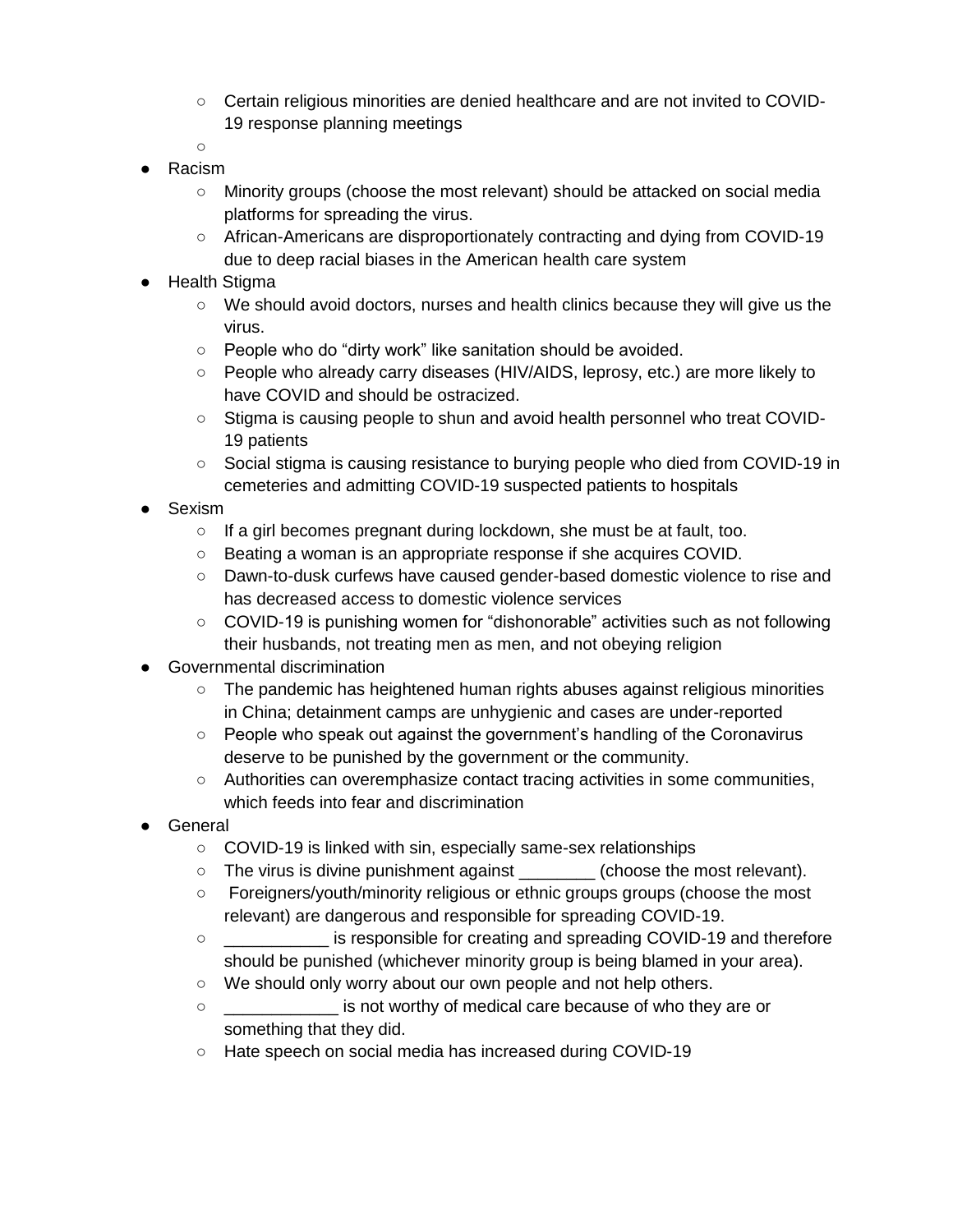### **Sources**

JLI/Berkley Center Daily/Weekly Reports

### **Stigma & Discrimination**

#1, March 18, ["Interfaith Groups Refocusing Efforts"](https://mailchi.mp/f41f94949f66/covid-19-march-18-highlight)

- #29, April 15, ["Ugly Reports of Islamaphobia and Anti-Semitism Linked to COVID-19 Crisis"](https://mailchi.mp/1bb133ba932c/covid-19-april-15-highlight-4038)
- #41, April 27, ["The Case of the Samaritan's Purse Hospital in Central Park"](https://mailchi.mp/87646deaedff/covid-19-april-27-highlight-4106)
- #43, April 29, ["Refugees Caught in the COVID-19 Crisis: Rohingyas in Malaysia"](https://mailchi.mp/2f4f95740e2d/covid-19-april-29-highlight-4126)
- #68, May 24, ["COVID-19 Dampens Eid Celebrations Worldwide"](https://mailchi.mp/7e91175b2776/covid-19-may-24-highlight-4322)
- #76, June 1, ["Religious Responses to Domestic Abuse During the COVID-19 Pandemic"](https://us1.campaign-archive.com/?u=dfcac1bf9a4ccb7126f3d2bc8&id=5856fc5535)
- #77, June 2, ["COVID-19 in Africa: Puzzles, Positive News, Religious Roles"](https://us1.campaign-archive.com/?u=dfcac1bf9a4ccb7126f3d2bc8&id=ffe89b355b)
- #78, June 3, ["Rising Stigma Amid the Pandemic: India's Muslim Community"](https://us1.campaign-archive.com/?u=dfcac1bf9a4ccb7126f3d2bc8&id=f0cb0cad54)
- #79, June 4, ["Response to COVID-19 in Latino Churches"](https://us1.campaign-archive.com/?u=dfcac1bf9a4ccb7126f3d2bc8&id=777df1f736)
- #83, June 8, "Infodemics": [Bangladesh Illustrates Links Between COVID-19 and Discrimination"](https://us1.campaign-archive.com/?u=dfcac1bf9a4ccb7126f3d2bc8&id=d3c43b0c90)
- #88, June 13, "[The Vatican, COVID-19, and Religious Freedom"](https://us1.campaign-archive.com/?u=dfcac1bf9a4ccb7126f3d2bc8&id=46b7656adb)
- #90, June 15, ["Frontline Christian Sanitation Workers in Pakistan Face Discrimination"](https://us1.campaign-archive.com/?u=dfcac1bf9a4ccb7126f3d2bc8&id=38e7ac2385)
- #94, June 19, ["Juneteenth Edition: Black Churches Confront Compounding Crises"](https://us1.campaign-archive.com/?u=dfcac1bf9a4ccb7126f3d2bc8&id=12847c6d93)
- #95, June 20, "['To Know in Order to Understand': Faith and World Refugee Day 2020"](https://us1.campaign-archive.com/?u=dfcac1bf9a4ccb7126f3d2bc8&id=561d200b85)
- #98, June 23, ["How Stigma Links to COVID-19 in Indonesia"](https://us1.campaign-archive.com/?u=dfcac1bf9a4ccb7126f3d2bc8&id=89c5d15ce0)
- #103, June 28, ["Minorities During the COVID-19 Crisis: The Case of Uganda"](https://us1.campaign-archive.com/?u=dfcac1bf9a4ccb7126f3d2bc8&id=91bc1f4022)
- #106, July 1, ["Deep Prejudices Surface During the COVID-19 Crisis"](https://mailchi.mp/05d989415a14/covid-19-july-1-highlight-4578)
- #110, July 5, ["Hindu Perspective on the COVID-19 Emergency \(Example of response to](https://us1.campaign-archive.com/?u=dfcac1bf9a4ccb7126f3d2bc8&id=331282e9a1)  [discrim\)"](https://us1.campaign-archive.com/?u=dfcac1bf9a4ccb7126f3d2bc8&id=331282e9a1)
- #112, July 7, ["Human Rights, Freedom of Religion or Belief, and COVID-19"](https://us1.campaign-archive.com/?u=dfcac1bf9a4ccb7126f3d2bc8&id=de227b9461)
- #114, July 15, ["1st Weekly Highlight"](https://mailchi.mp/1a069a6bad62/covid-19-july-15-highlight-4642)
- #115, July 22, ["2nd Weekly Highlight"](https://mailchi.mp/26bd4dc86d9c/covid-19-july-22-highlight-4654)
- #116, July 29, ["3rd Weekly Highlight"](https://mailchi.mp/1da073fcf71b/covid-19-july-29-highlight-4666)
- #117, August 5, ["Midsummer Doldrums \(4th Weekly Highlight"](https://mailchi.mp/d4fffcc0d492/covid-19-august-5-highlight)
- #119, August 19, ["Keeping Communities Safe and Respected"](https://us1.campaign-archive.com/?u=dfcac1bf9a4ccb7126f3d2bc8&id=bbc4363039)

#129, October 28, ["Freedom of Religion or Belief During Coronavirus Outbreaks \(Example of](https://us1.campaign-archive.com/?u=dfcac1bf9a4ccb7126f3d2bc8&id=faffd4b5da)  [fighting discrim\)"](https://us1.campaign-archive.com/?u=dfcac1bf9a4ccb7126f3d2bc8&id=faffd4b5da)

## **Rumors & Misinformation**

#8, March 25, ["Religion and development academic speaks out on religion, science, and](https://mailchi.mp/447d1f7552f7/covid-19-march-25-highlight-3889)  [COVID-19"](https://mailchi.mp/447d1f7552f7/covid-19-march-25-highlight-3889)

#14, March 31, ["Misinformation or an 'Infodemic': A Word of Caution"](https://mailchi.mp/03c4fde284bc/covid-19-march-31-highlight-3922)

#20, April 6, ["COVID-19: Impact on Extremism?"](https://mailchi.mp/174f3bc75ae2/covid-19-april-6-highlight-3974)

#31, April 17, ["COVID-19 Crisis Highlights Complex Intertwining of Religious and Cultural](https://mailchi.mp/32531fb9396c/covid-19-april-17-highlight-4058)  [Factors in Changing Public Health Behavior: The Somali Diaspora in Sweden"](https://mailchi.mp/32531fb9396c/covid-19-april-17-highlight-4058)